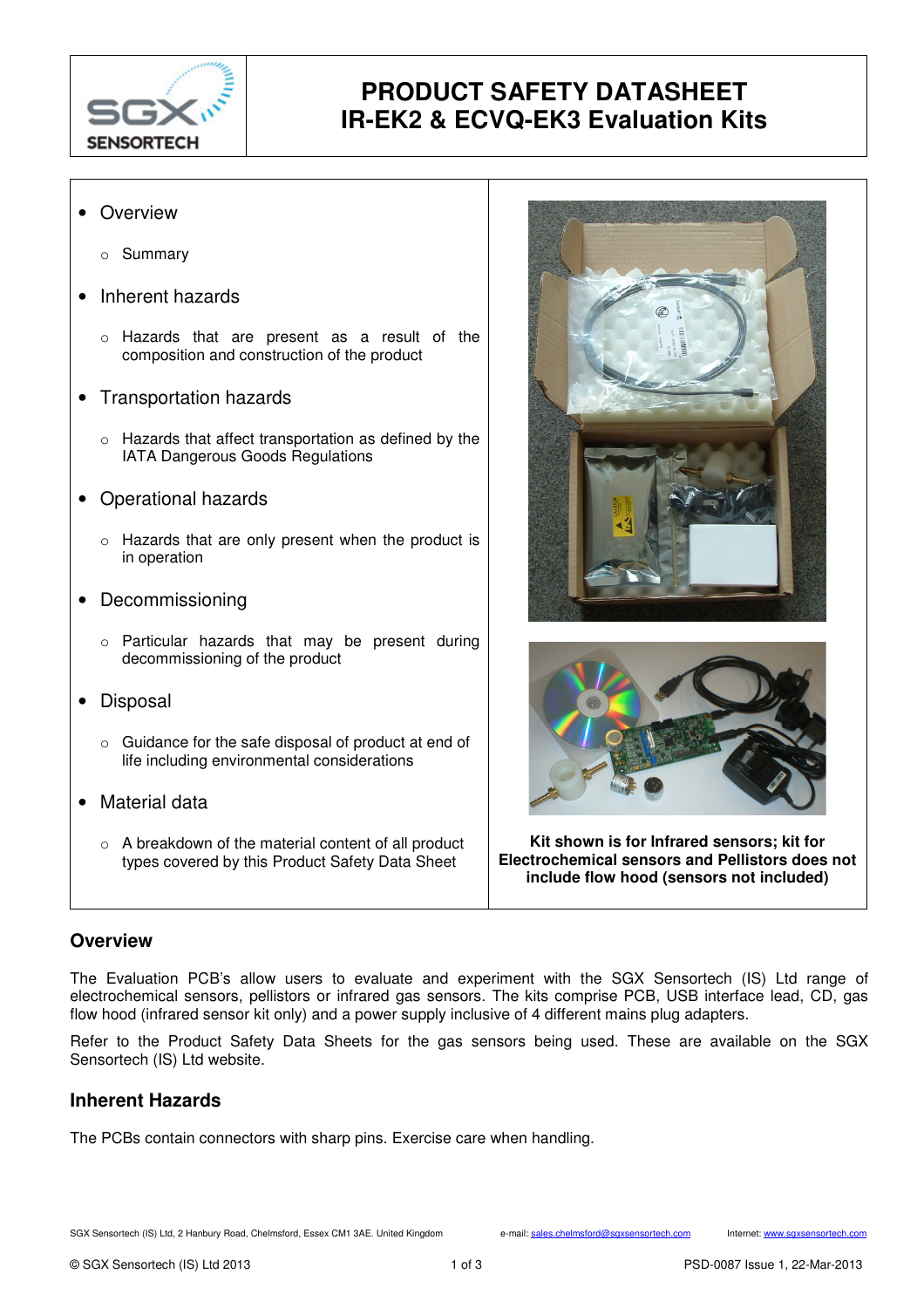

# **PRODUCT SAFETY DATASHEET IR-EK2 & ECVQ-EK3 Evaluation Kits**

# **Transportation Hazards**

No hazards exist that require special consideration for transportation as defined by the IATA Dangerous Goods Regulations.

### **Operational Hazards**

- The Evaluation Kits are despatched from SGX Sensortech (IS) Ltd in a safe condition. Any unauthorised modifications may compromise safety and invalidate the warranty.
- The supplied power supply adapter is double insulated, indicated by the double square symbol. If the Evaluation kit is used with a power supply which is not double insulated, connect a Protective Earthing Connection to the Protective Earth terminal on the PCB indicated by the Protective Earth symbol in case of power supply faults.
- The Evaluation Kits are not certified as intrinsically safe and therefore must not be operated in potentially flammable or explosive atmospheres.
- The Evaluation Kits are not intended for automotive use. They do not contain protection devices against vehicle supply transient voltages and must not be used for the control of a vehicle, a vehicular safety system or in a way that may disturb the driver, data bus or statutory devices fitted to a vehicle.

### **Decommissioning**

There are no additional hazards associated with the decommissioning of these devices.

### **Disposal**

- SGX Sensortech (IS) Ltd declares that the Evaluation Kits comply with EC directive 2002/95/EC (the RoHS Directive) restricting the use of certain hazardous materials in electrical and electronic equipment. See the user manual for China RoHS information.
- The Evaluation Kits are classified as Electronic and Electrical Equipment according to directive 2002/96/EC (the WEEE Directive) and should be segregated from domestic waste for disposal. Contact SGX Sensortech (IS) Ltd for disposal instructions.

SGX Sensortech (IS) Ltd, 2 Hanbury Road, Chelmsford, Essex CM1 3AE. United Kingdom e-mail: sales.chelmsford@sgxsensortech.com Internet: www.sgxsensortech.com